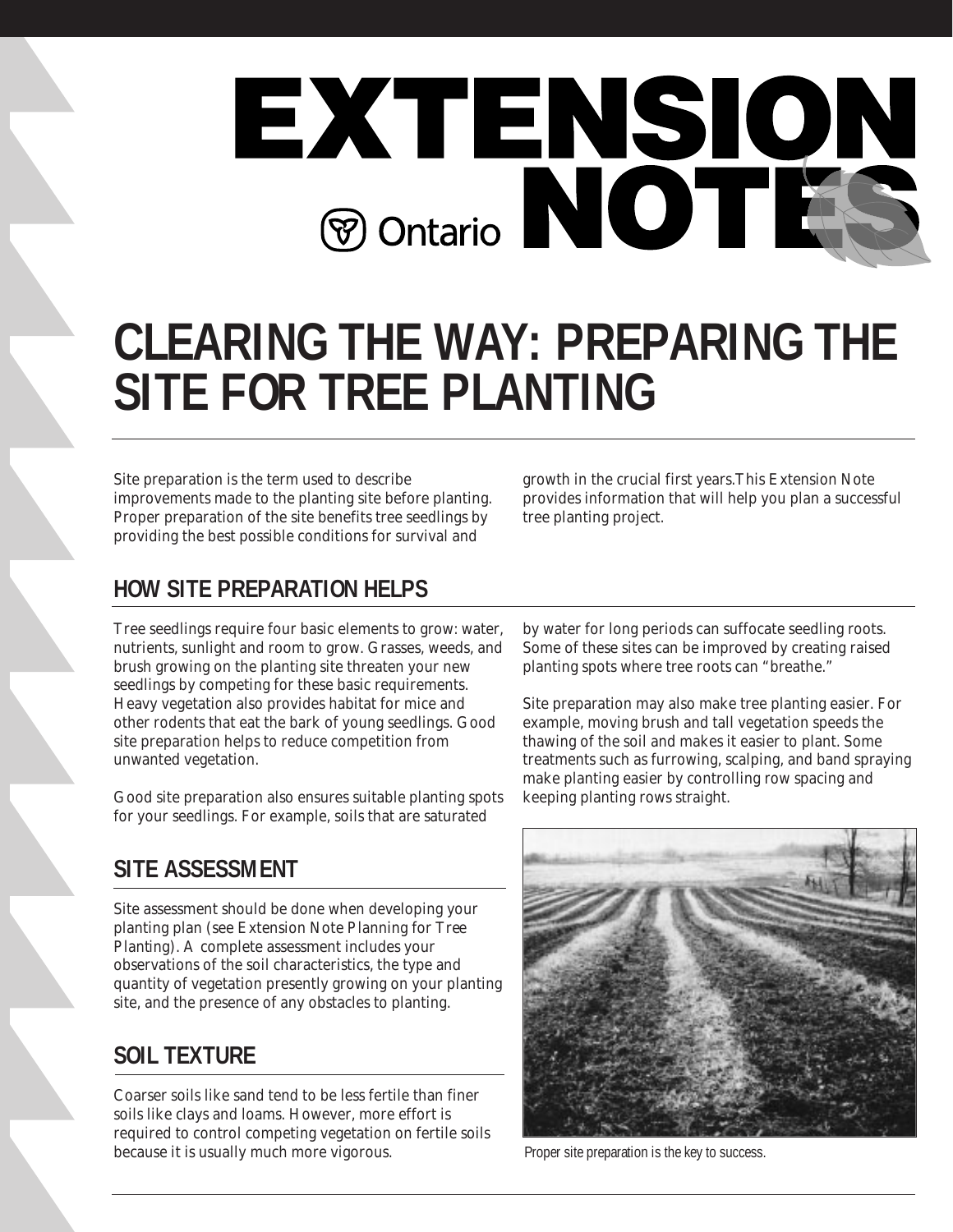## **SOIL DRAINAGE**

Most tree seedlings do not tolerate poor soil drainage, so choose species appropriate for the moisture conditions on your site. Avoid planting on very wet land and plan for some type of drainage improvement through ditching or mounding if your site is wet or spongy for even part of the year.

**VEGETATION**

While inspecting your planting site you should determine what types, size and quantity of vegetation are presently growing there. Separate them into grasses, leafy weeds and brush. Also look for young trees growing naturally; you may wish to leave these undisturbed to add variety to your planting.

Classify the vegetation on your site as light, moderate or heavy. When grass, weeds and brush are quite sparse, and It is difficult to operate heavy equipment on wet soil. Plan to do any site preparation on wet sites during the dry summer months.

the plants are mostly much shorter than your knees, the vegetation can be classified as light. Moderate vegetation is thick enough to hide the soil below and is about knee deep. Heavy vegetation is very dense and the plants are knee deep or more.

### **VEGETATION CONTROL**

#### **HOW MUCH IS ENOUGH?**

Vegetation control is usually not necessary if the vegetation is very light. Good control in a narrow band along each row of trees, or in a small circle surrounding each individual tree is adequate for moderate vegetation. A weed-free zone of 60 centimetres (two feet) on all sides of the seedling is recommended. Band or spot weed control is also recommended for sites subject to erosion by wind or water.

If your planting site has dense, tall vegetation, consider controlling the vegetation, across the whole planting site. This will reduce the possibility of seedlings being crushed by vegetation weighted down by snow and will reduce the losses to mice or disease.

If the vegetation on your planting site is moderate to heavy, you should be prepared for some type of follow-up weed control for the first few years (see the Extension Note *Room to Grow: Controlling the Competition).*

#### **CONIFERS VERSUS DECIDUOUS**

Deciduous trees require more soil nutrients and moisture than conifer species and they are much more susceptible to rodent damage. If you want to be successful with hardwood seedlings such as black walnut, red oak or sugar maple, you should plan on keeping the site relatively free of vegetation for at least three years (see Extension Note *Room to Grow: Controlling the Competition*).

#### **DEAL WITH BRUSH FIRST**

Willow, alder, prickly ash and other shrubs not only compete with your seedlings, they can also be a physical obstacle to equipment and tree planters. If your site has a lot of this brush you should consider removing it before doing any other site preparation operations or planting your trees.

Small areas of brush can be cleared by hand using a brush axe or a gas powered brush saw. Larger areas are best cleared using a tractor and a heavy duty rotary mower.

After cutting, common brush species will grow new sprouts from the roots or stumps. Brush resprout can be reduced by ploughing and repeated cultivation but is most effectively controlled with herbicides.

A standard agricultural sprayer can be used to treat brush. Brush that is too tall to be effectively sprayed with your equipment should be cut in early summer and allowed to resprout to at least 60 centimetres (two feet) before spraying. Difficult to control species may require a second application. After four to six weeks the dead stems can be mowed down if desired.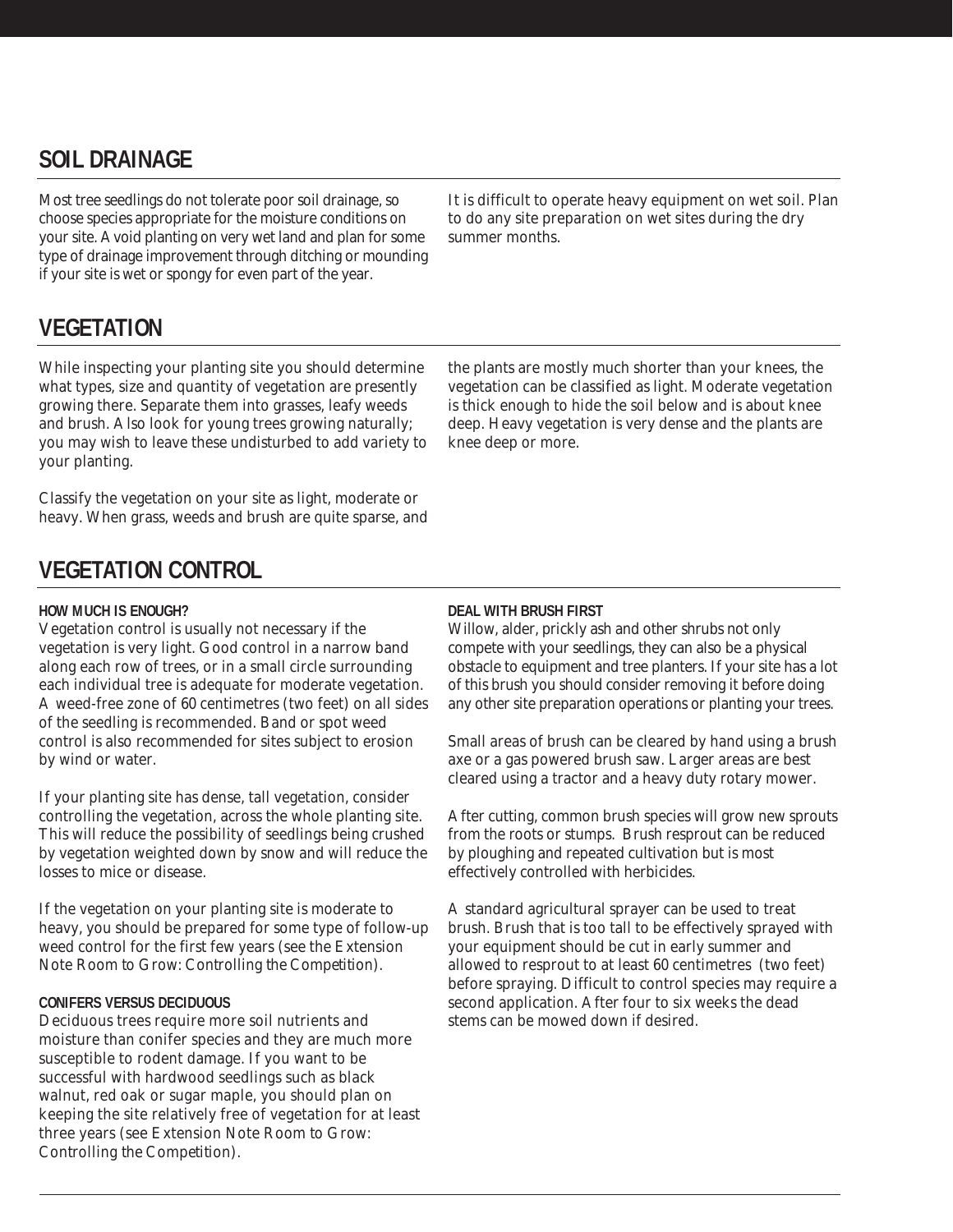**CLEARING THE WAY: PREPARING THE SITE FOR TREE PLANTING**

### **MECHANICAL OR CHEMICAL VEGETATION CONTROL**

Vegetation can be effectively controlled by either mechanical methods or by the use of herbicides. In many situations the best results are obtained by using a combination of both. The following sections describe the most common techniques of mechanical and chemical site preparation. The flow chart on the following page shows how these techniques might be used singly or in combination.

#### **MECHANICAL**

The most common methods of mechanical vegetation control include:

#### **Scalping**

Scalping is the removal of the sod layer to a depth of four to six centimetres  $(11/2 -$  three inches), in strips or patches at least 30 centimetres (one foot) wide; suitable for light to moderate vegetation. Trees are planted in the middle of the scalped area. Scalping can be accomplished manually with a planting shovel or a heavy hoe, or mechanically with a shallow single furrow plough, or a soil-saver cultivator.

#### **Furrowing**

Furrowing is the creation of deep, wide furrows at regular spacings across the planting site. The primary purpose of furrowing is to create planting spots above the water-table on wet sites. However, furrowing also provides weed control by overturning and burying the sod layer. Trees are planted on the "top" of the overturned soil deposited beside the furrow.



Furrowing is one of the most common methods of preparing a site for planting.

#### **Cultivation**

Cultivation is the process of breaking up the entire planting site. When the entire site is treated it is usually done by ploughing, followed by at least one pass with a disc harrow to break up and level the soil. Cultivation can also be achieved with a tractor mounted roto-tiller. A garden-type roto-tiller is suitable for small planting projects.

#### **Mowing**

Mowing is the cutting of the above ground portion of the competing vegetation. It is partial weed control because it only removes the competition for light and space above ground. The below ground competition for water and nutrients is much more critical to young seedlings. In site preparation, mowing is most appropriate for preparing the way for other operations. Suitable equipment includes tractor mounted rotary or flail mowers for large areas, or garden equipment for very small areas.

Mechanical weed control methods are temporary. Cultivation of any form usually unearths more weed seeds and promotes vigorous sprouting from broken root systems. Therefore, mechanical site preparation should be scheduled for as late in the summer or fall as soil conditions permit. This will ensure a virtually weed free site at planting time the following spring.

#### **CHEMICAL**

Herbicides provide an efficient and cost effective means of vegetation control. There are a number of herbicides approved for site preparation that are available to landowners with an Ontario Grower's Pesticide Safety Certificate or who are licensed applicators. The brand names and formulations of appropriate herbicides are subject to change. Contact the Ministry of Natural Resources office nearest you for an update on suitable products.

#### **Bands, spots and total site application**

Moderate vegetation can be controlled by applying herbicides in bands at the desired row spacing. Treating individual spots with a backpack sprayer is an option for smaller plantings. If the treatment has been effective the spots or bands will appear brown against the new growth in the spring. Plant your trees in the centre of the bands or spots.

If the competing vegetation is dense and tall, consider treating the total site to reduce the possibility of seedlings being crushed by vegetation weighted down by snow and to reduce the losses to mice or disease.